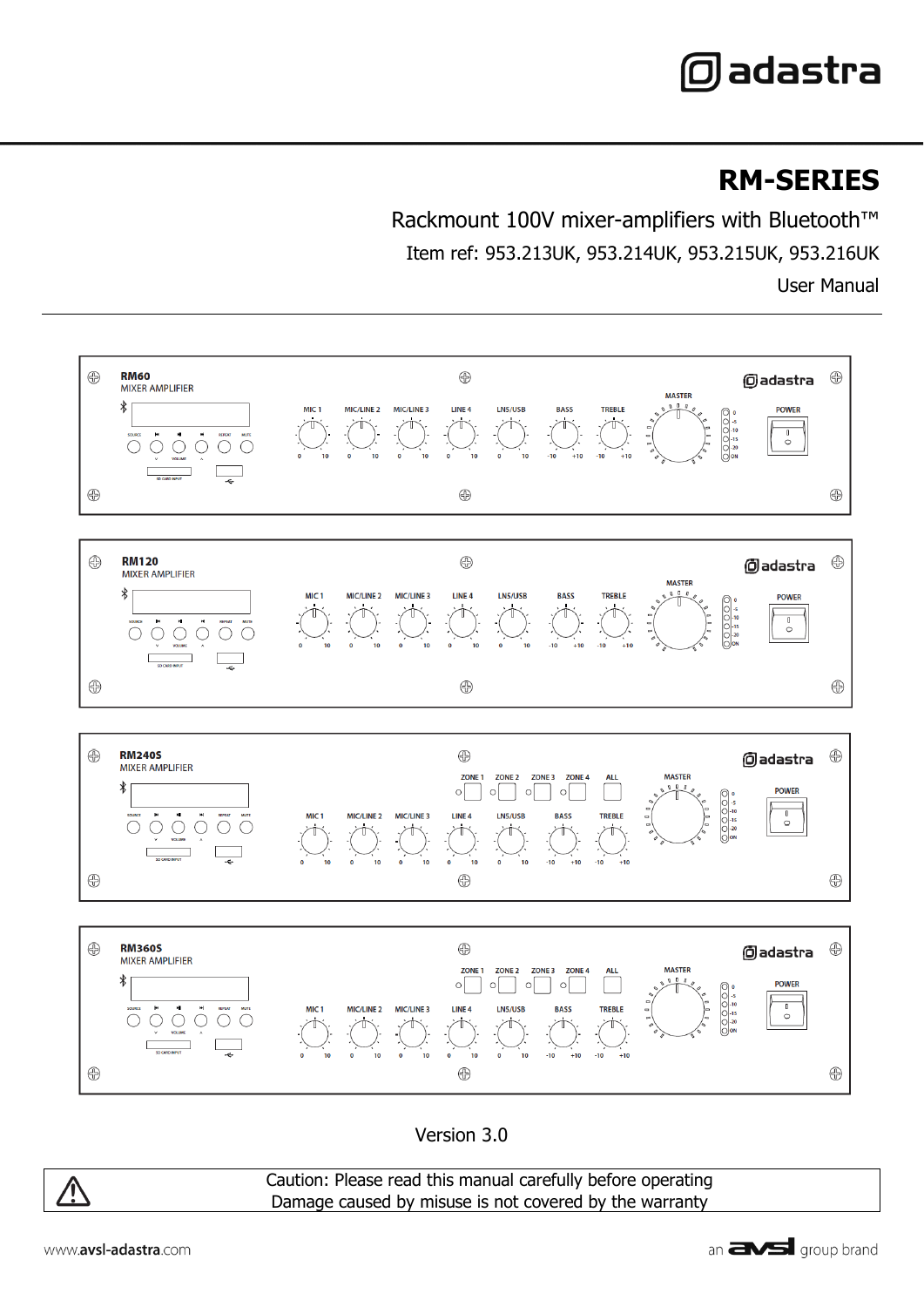#### **Introduction**

Thank you for choosing the Adastra RM-series rackmount 100V amplifier as part of your public address system. This amplifier is designed to offer high quality, dependable service for mobile and installed systems. Please read this manual fully and follow the instructions to achieve the best results with your new purchase and to avoid damage through misuse.

#### **SAFETY SYMBOL AND MESSAGE CONVENTIONS**



- 1. Prior to use, read through this manual
- 2. Keep the manual in good condition
- 3. Pay attention to safety warnings
- 4. Observe all operating requirements
- 5. Do not use the device near water or wet areas
- 6. For cleaning, only use a lint-free, dry cloth
- 7. Install according to the specifications
- 8. Place away from heat sources or heating appliances
- 9. Use mains lead provided and avoid damage to cable or connectors
- 10. Unplug power from mains during stormy weather or if unused for long periods
- 11. In case of malfunction, water ingress or other damage, consult qualified service personnel
- 12. Do not place in damp areas or near liquids or moisture. Do not spill liquids on the housing
- 13. Please pay attention to warning symbols during transit and placement
- 14. Terminals marked with the  $\frac{1}{2}$  symbol are HAZARDOUS LIVE and should only be connected by qualified personnel
- 15. Ensure that the apparatus is connected to a mains socket with a protective EARTH connection
- 16. Ensure correct operation of the mains switch

#### **Warning**

To prevent the risk of fire or electric shock, do not expose any components to rain or moisture.

If liquids are spilled on the casing, stop using immediately, allow unit to dry out and have checked by qualified personnel before further use. Avoid impact, extreme pressure or heavy vibration to the case

No user serviceable parts inside – Do not open the case – refer all servicing to qualified service personnel.

#### **Safety**

- Check for correct mains voltage and condition of IEC lead before connecting to power outlet
- Use double insulated speaker wire with adequate current rating for 100V speaker connections
- Only use one type of output i.e. 4 16Ω or 100V do not mix or combine these outputs on a single zone or output
- Do not connect 4 16Ω speakers to the 100V terminal or 100V speakers to the 4 16Ω terminal
- Do not allow any foreign objects to enter the case or through the ventilation grilles

#### **Placement**

- Keep out of direct sunlight and away from heat sources
- Keep away from damp or dusty environments
- For rack-mounting, use the rack ears provided and ensure adequate support for the weight of the amplifier
- Ensure adequate air-flow and do not cover cooling vents at the front and rear of the amplifier
- Ensure adequate access to controls and connections

#### **Cleaning**

- Use a soft cloth with a neutral detergent to clean the casing as required
- Use a vacuum cleaner to clear ventilation grilles of any dust or debris build-ups
- Do not use strong solvents for cleaning the unit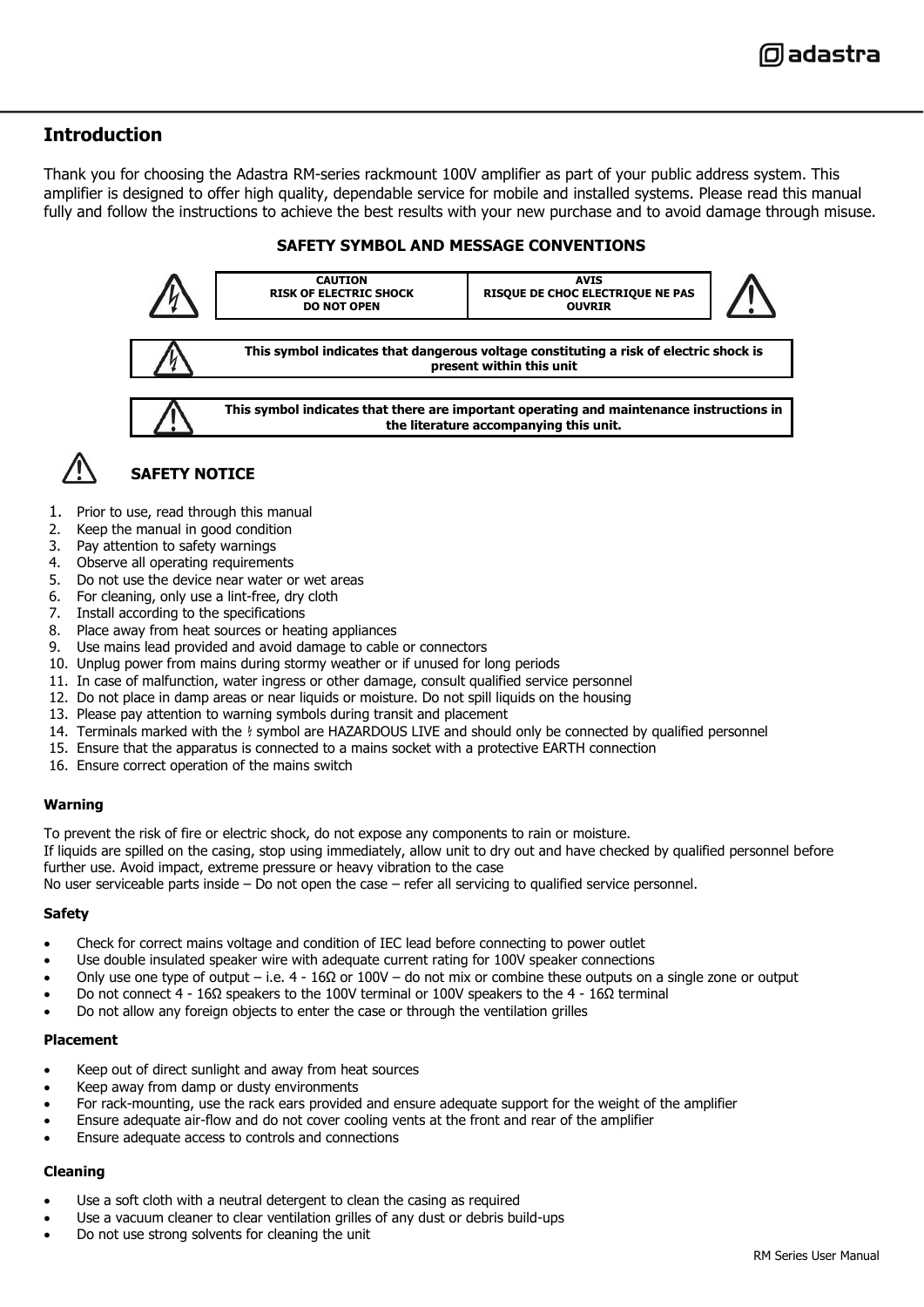#### **Front panel**



- 
- 
- 4. MIC/LINE 3 volume control<br>5. LINE 4 volume control
- LINE 4 volume control and the state of the 11. POWER on/off switch and the LN5/USB volume control and the set o<br>12. Speaker zone selector
- 
- -
- 6. LN5/USB volume control 12. Speaker zone selector buttons (RM240S/RM360S only)

#### **Rear panel**



- 13. Mains voltage switch 21. LINE 4 input (RCA)
- 14. IEC mains inlet & fuse holder 22. MIC/LINE 3 input (6.3mm jack)
- 
- 
- 
- 18. 100V speaker terminals (1 zone for RM60 / RM120) 26. 24V Mute contacts
- 
- 20. LINE 5 input (RCA)

- 15. DC power terminals 23. MIC/LINE 2 input (6.3mm jack)
- 16. COM speaker terminal 24. DIP switches (see DIP switches section below)
- 17. 4 16Ω speaker terminal 25. MIC 1 input (balanced XLR)
	-
- 19. LINE OUT connectors (RCA) 27. Antenna connection for FM tuner

### **DIP switches** (24)



MIC 1 channel has an option for +20V phantom power for condenser microphones and paging microphones with chimes.

MIC 1 also has the option of VOX control, which attenuates the line input channels 4 and 5 by -40dB when MIC 1 signal is detected and returns them to normal when MIC 1 signal is silent.

MIC/LINE 2 (23) and MIC/LINE 3 (22) inputs can be set to MIC (up position) or LINE (down position) sensitivity to suit the type of input being used. Be sure to make these DIP switch settings when the amplifier is switched off. Making any changes when the amplifier is powered up may cause loud noises which can damage the speakers.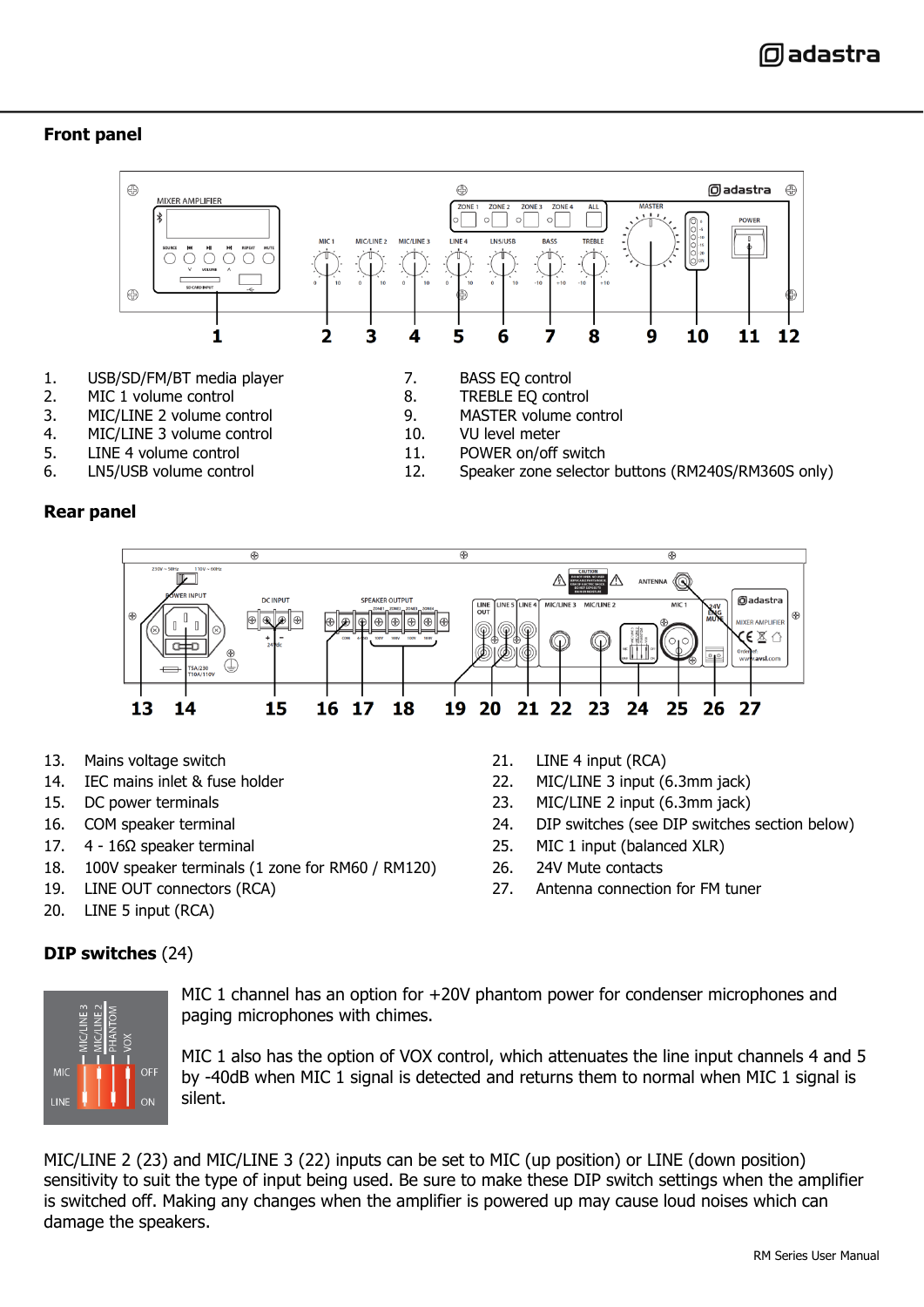

#### **Connection and setup**

Connect the rear IEC inlet (14) to the mains using the supplied mains lead (or an equivalent approved type). Ensure that the correct voltage is indicated on the voltage selector (13) and the mains outlet is switched on.

Alternatively, the amplifier can be powered by a 24V battery, such as a lorry or boat battery, by connecting the "+" and "-" of the battery to the DC INPUT (15) on the rear panel. Ensure that DC cables are capable of handling the required current (10A min. recommended)

The RM series amplifiers have a total of 5 input channels. MIC 1 input (25) is fed to a dedicated microphone channel. Connect the main announcement microphone to this channel using a balanced XLR lead.

Connect microphones or mono line inputs to MIC/LINE 2 and MIC/LINE 3 inputs (23, 22) using good quality 6.3mm jack leads. Make sure the correct sensitivity is selected for the type of input source.

Connect any other line level audio inputs to the LINE 4 (21) and LINE 5 (20) connectors on the rear panel using good quality RCA leads. Since RM series amplifiers have a mono output, stereo signals will be summed together.

Further mixer-amplifiers or slave amplifiers can be connected from the rear LINE OUT sockets (19), again using a good quality RCA lead. This output carries the full mix of all channels 1-5 as fed to the speakers.

#### **Speaker outputs**

The RM series amplifiers can be used either as 100V line amplifiers or standard low impedance power amplifiers. These 2 configurations cannot be used together, so it is important to decide which method will be used at the start.

#### **100V line systems**

For 100V line systems, connect the amplifier to the first speaker in the system using double-insulated speaker wire which has adequate current rating to handle the total output of the amplifier.

Connect the "100V" (18) output terminal to the positive (+) connection of the speaker and "COM" output (16) to the negative (-) connection of the speaker. Connect further speakers in parallel to the first speaker with all positive terminals and connected together and all negative terminals connected together as shown below.



A 100V line speaker system can comprise of many speakers connected together. The determining factor for how many speakers can be used on a single amplifier is the power rating. For most purposes, it is advised to connect as many speakers as needed with a combined wattage of no more than 90% of the amplifier's output power rating.

The terminals of a 100V speaker are connected to a transformer and in some cases, this transformer may be "tapped" for different power ratings. These tappings can be used to adjust the wattage (and output volume) of each speaker in the system to help achieve the ideal total power of the system for the amplifier.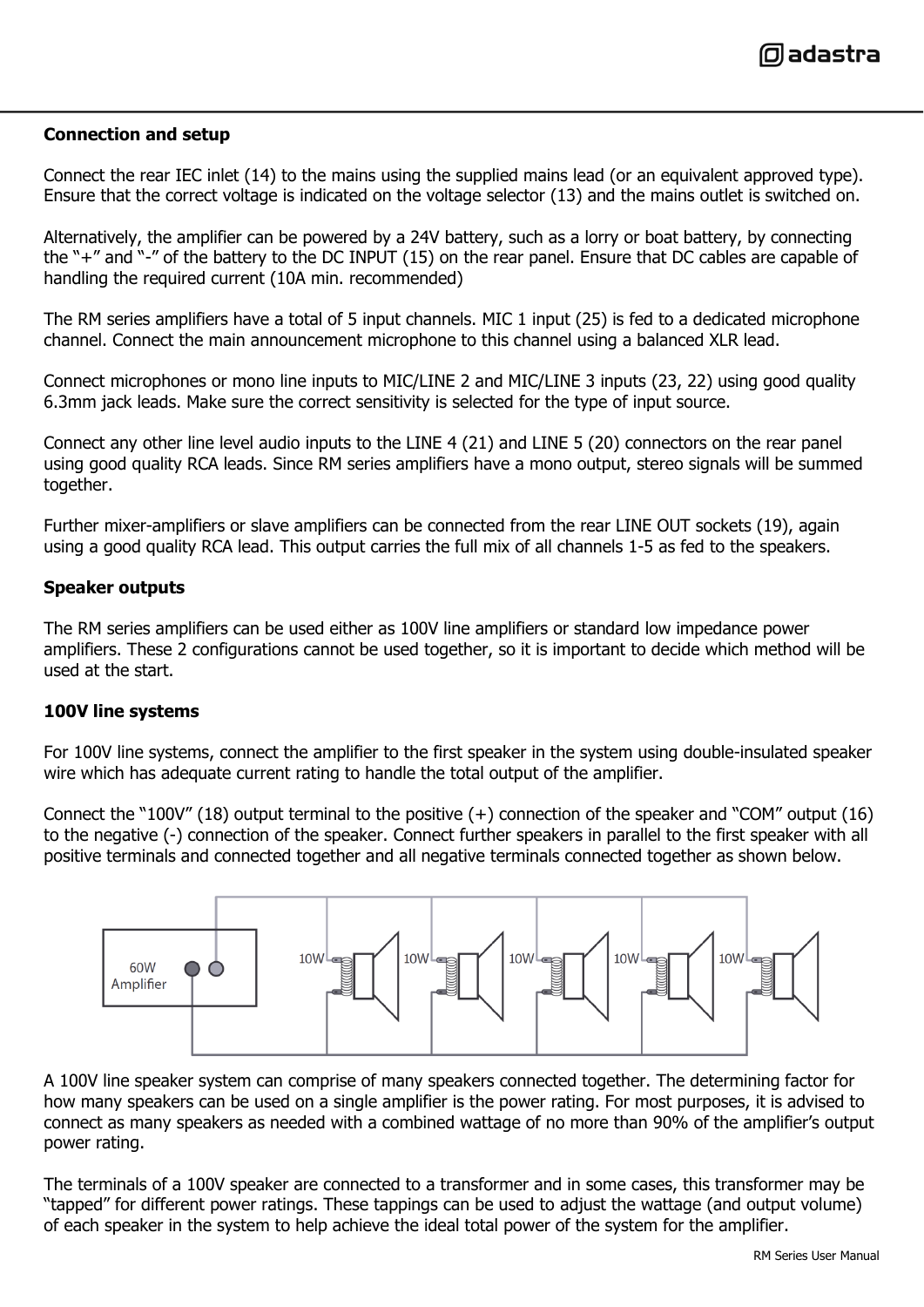0) adastra

#### **Speaker switching zones (RM240S and RM360S)**

The RM240S and RM360S have 4 separate terminals for 100V speakers. Any 100V speakers connected to the terminals labelled 100V or ZONE 1 / ZONE 2 / ZONE 3 / ZONE 4  $(+)$  and COM  $(-)$  will be governed by 4 front panel speaker switches (12)

(e.g. a speaker connected to ZONE  $1 + COM$  will be enabled if Zone 1 button is depressed on the front panel)

There is also a switch labelled "ALL" on the front panel which enables output to all zones 1 to 4.

#### **Low impedance systems**

Alternatively, RM series amplifiers can be used to drive low impedance speakers by connecting the "4 - 16Ω" terminal (17) to the positive (+) speaker connection and "COM" terminal (16) to the negative (-) speaker connection.

It is important to ensure that the total combined speaker load is no less than 4Ω and that the combined power handling of the speakers is equal to or greater than the output power of the amplifier. (e.g. a pair of 8Ω speakers connected in parallel combine to make a 4Ω load)

Do not use  $4 - 16Ω$  and  $100V$  at the same time.

#### **Emergency mute function**

RM series mixer-amplifiers are equipped with a Euroblock connector for a 24V mute function (26). These contacts can be wired to an emergency panel (such as a fire alarm) which has a 24V trigger output.

When the alarm is activated, the RM mixer-amplifier will mute all channels except for MIC1, which remains active for emergency announcements.

#### **Operation**

When all connections to the amplifier are made, turn all rotary controls down and switch on the power (11) and a power "ON" LED will illuminate.

Turn BASS and TREBLE controls (7, 8) to the 12 o'clock position (pointing straight up) and turn the MASTER rotary control (9) up part way for testing.

Ensure a signal is being fed to one of the line inputs 2, 3, 4 or 5 and gradually increase the volume control for that channel until the output is heard through the speakers.

Turn up the MASTER to the maximum required volume level and reduce the channel volume control if necessary.

Repeat this process for any other line inputs connected to channels 2, 3, 4 or 5.

Note: If a line input is not connected to an RM series mixer-amplifier, the initial test can be made using the built-in media player. See the "Media player" section for instructions.

Both the media player output and LINE 5 input are governed by the LN5/USB volume control.

The output of the amplifier is represented on the VU meter LEDs (10) and care should be taken that the red "0" LED is only lit momentarily during use. Anything longer than a short flash of this LED may be indicating distortion or clipping of the output signal and the MASTER volume control or channel volume control should be turned down.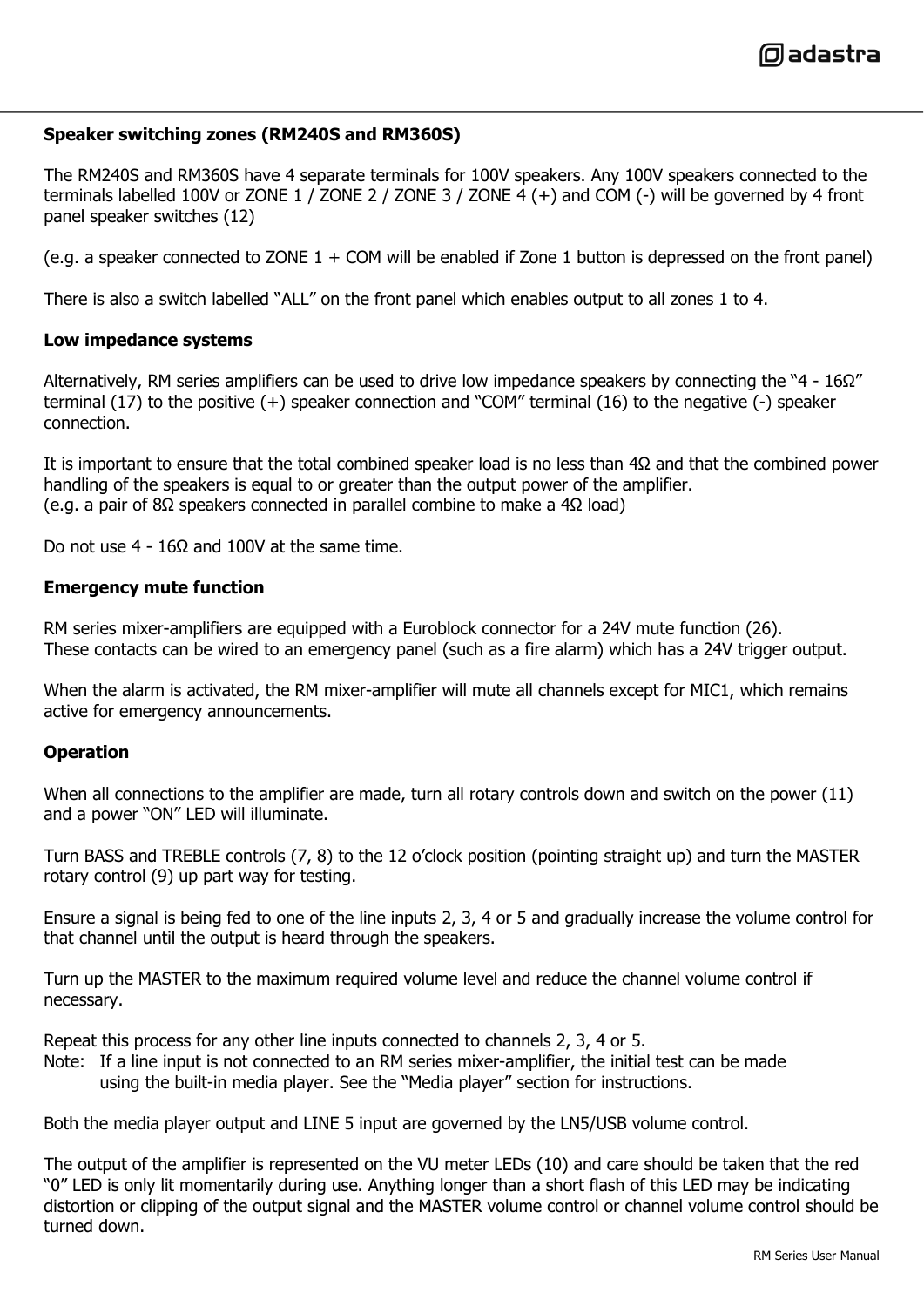

If a microphone is connected to MIC 1 input, make sure it is switched on and if it requires phantom power, make sure this feature is enabled on the DIP switch. Gradually increase the MIC 1 control (2) whilst speaking into the microphone until the required volume level is reached.

The microphone should not be able to "hear" the speakers, which can cause feedback (squealing or howling) Repeat this process for microphones or line inputs connected via the MIC/LINE 2 and 3 inputs.

If the VOX feature is enabled, audio playback through channels 4 and 5 will be reduced in volume automatically when speaking into MIC 1.

In addition to channel and MASTER volume controls, there are BASS and TREBLE EQ controls (7, 8) to adjust the tone of the overall output. At the 12 o'clock position, these controls apply no effect to the signal (no boost or cut).

Moving the BASS control clockwise boosts the low frequencies in the audio, whilst moving it anticlockwise will cut these low frequencies. Likewise, moving the TREBLE control clockwise boosts the high frequencies in the audio, whilst moving it anticlockwise will cut these high frequencies.

Adjust these EQ controls to suit the type of audio signal or compensate for the room acoustics.

#### **Media player**



- 28. SOURCE select button
- 29. Previous / volume down button
- 30. Play / pause button
- 31. Next / volume up button
- 32. REPEAT mode button
- 33. MUTE button
- 34. Media player display
- 35. SD card slot
- 36. USB input

RM60, RM120, RM240S and RM360S mixer-amplifiers are fitted with a built-in media player. This section comprises a Bluetooth receiver, USB/SD audio player and FM tuner.

Pressing the SOURCE select button (1) will step through Bluetooth, USB, SD card and FM tuner modes.

#### **Bluetooth**

The Bluetooth function allows connection of a smart phone or tablet to the media player section for playback of stored files or streamed digital audio.

In order to enable this function, it will be necessary to pair the sending device to the receiver as follows.

- 1. Open the Bluetooth settings menu on the smart phone or tablet (or other sending device)
- 2. Scan for Bluetooth devices and look for "adastra 0000" in the list of available devices (ensure that the RM amp is powered on and within reception range)
- 3. Select "adastra 0000" and the sending device should confirm that it is connected as an audio device. (note that "0000" may be a different number if it has been edited – see below)
- 4. Play audio from the sending device, ensuring that volume controls are not turned down/muted
- 5. Turn up the LN5/USB volume control on the amplifier to the required level.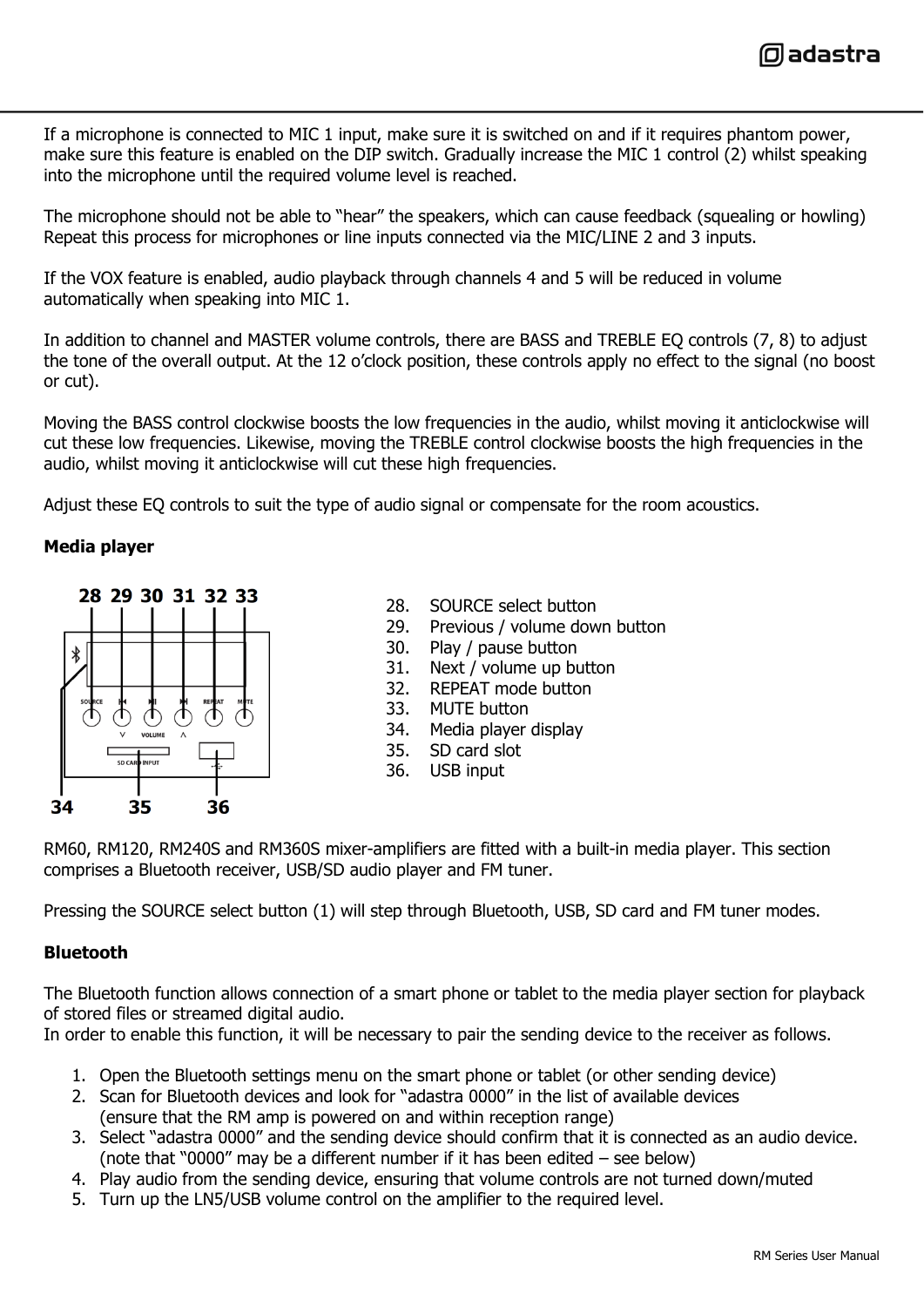The Previous, Next and Play/pause buttons will operate in Bluetooth as remote playback controls. Holding the Previous track or Next track buttons (2, 5) will adjust the output volume of the player.

The Bluetooth name can be customized to enable identification of individual nearby amplifiers. To customize the Bluetooth number press and hold the Play/Pause button until adastra 0000 is displayed with one of the characters flashing.

Press Previous or Next buttons to edit the number and Play/Pause to select another character. Hold Play/Pause to store the ID and exit.

Note: Android devices have the facility to re-name devices within the Bluetooth settings menu. If a the Bluetooth ID has been re-named on the Android device, editing the Bluetooth ID on the media player will not affect the name displayed on that Android device.

#### **FM Tuner**

The FM tuner function operates in the same way as a standard FM radio and benefits from the connection of an FM antenna to the rear panel 'F' type connector.

If no channels are tuned in, press the Play/Pause button (4) to begin auto tuning, which scans available stations and stores them as channels within the FM tuner. Pressing Play/Pause again will abort the autotuning.

To step through pre-set stations, press the Previous or Next buttons. Holding the Previous track or Next track buttons will adjust the output volume of the player.

#### **USB/SD player**

When a USB memory stick is inserted into the USB port (9) or SD card into the SD slot (3), the USB or SD symbol will show in the display and any compressed audio files will start to play automatically. The last connected media will take priority.

If playback does not start automatically, press the SOURCE select button (1) and Play/Pause button (4) to check if the player is set to the correct mode. Try Previous track and Next track buttons (2, 5) if the selected track is unable to play. Check that the audio files are mp3 type.

Turn up USB/LN5 volume control to hear the output from the speakers and increase to the required level.

There are 3 Repeat modes: RTA (Repeat all tracks), RT1 (Repeat current track) and RND (Random). Pressing the "REPEAT" button (32) will cycle through these modes as shown in the top right of the display.

Pressing the Previous track button (2) briefly steps backwards through tracks on the memory device. Press and hold this button to decrease the playback volume.

Pressing the Next track button (5) briefly steps forwards through tracks on the memory device. Press and hold this button to increase the playback volume.

To pause the current track, press the Play/Pause button (4) and press it again to resume playback. The display shows the track number when a track is selected and then elapsed time during playback

To avoid loud pops through the speakers, turn down the MASTER control before powering down.